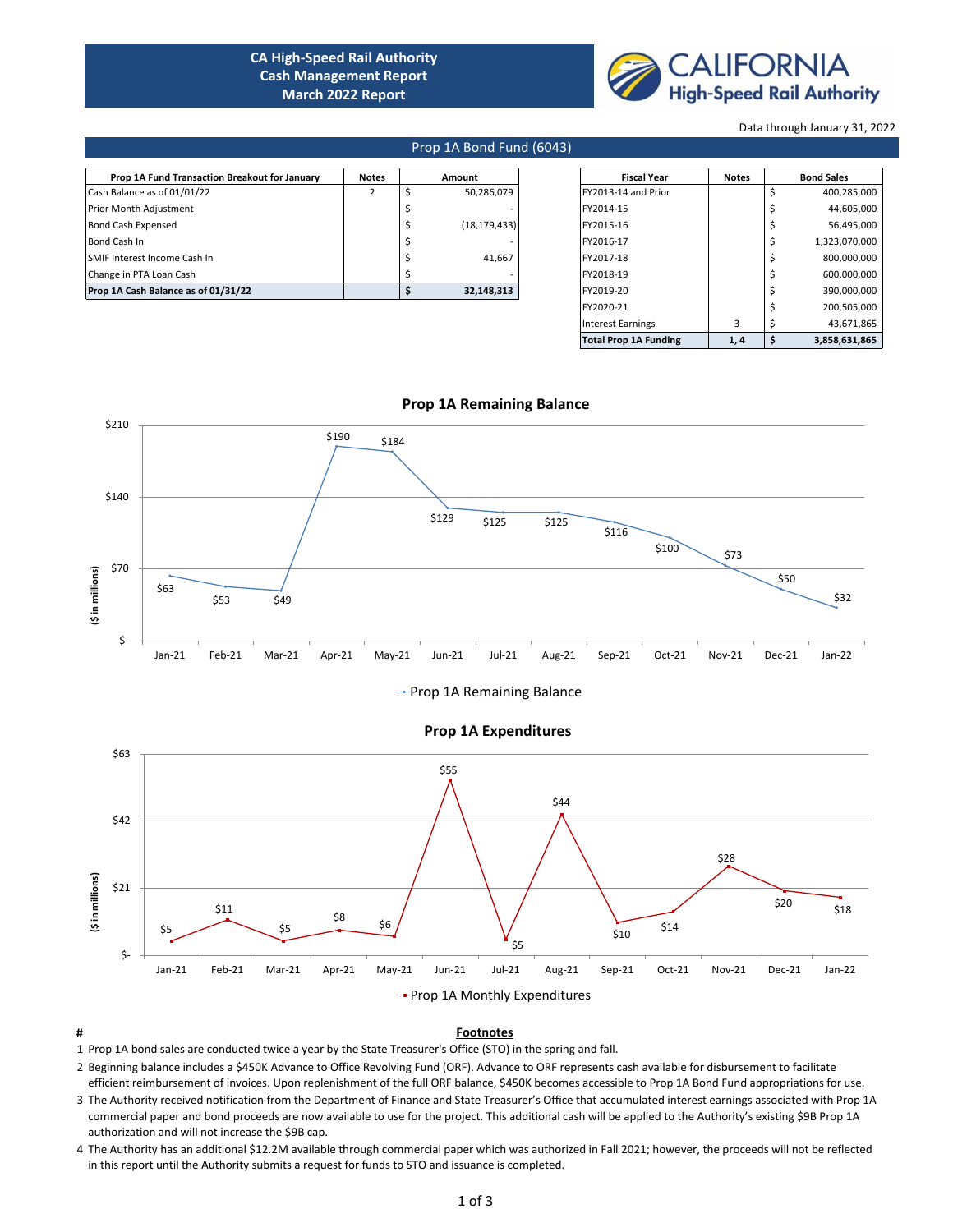# **CA High-Speed Rail Authority Cash Management Report March 2022 Report**



Data through January 31, 2022

### Cap and Trade Fund (3228)

| Cap and Trade Transaction Breakout for January | <b>Notes</b> | Amount                   | <b>Fiscal Year</b>                   | <b>Notes</b> | Proceeds          |
|------------------------------------------------|--------------|--------------------------|--------------------------------------|--------------|-------------------|
| Cash Balance as of 01/01/22                    |              | 1,717,167,760            | 2014-15 Budget Act Appropriation     |              | 250,000,000       |
| Prior Month Adjustment                         |              |                          | 2014-15 Budget Act Approp. Reversion | 4            | (12,056,000)      |
| Cash Expensed                                  |              | (93, 644, 480)           | Budget Act of 2014                   |              | 400,000,000       |
| Cash In                                        |              |                          | Subtotal                             |              | 637,944,000       |
| Interest Income                                |              |                          | FY2015-16                            |              | 459,278,000       |
| <b>Executive Order/Spending Authority</b>      |              | $\sim$                   | FY2016-17                            |              | 220,882,000       |
| Current Month Budget/Adjustment                |              | $\overline{\phantom{0}}$ | FY2017-18                            |              | 707,555,000       |
| GHGRF Cash Balance as of 01/31/22              |              | 1,623,523,280            | FY2018-19                            |              | 786,666,000       |
|                                                |              |                          |                                      |              | $\cdots$ $\cdots$ |

| <b>Fiscal Year</b>                   | <b>Notes</b> |    | <b>Proceeds</b> |
|--------------------------------------|--------------|----|-----------------|
| 2014-15 Budget Act Appropriation     |              | \$ | 250,000,000     |
| 2014-15 Budget Act Approp. Reversion | 4            | \$ | (12,056,000)    |
| Budget Act of 2014                   |              | \$ | 400,000,000     |
| Subtotal                             |              | \$ | 637,944,000     |
| FY2015-16                            |              | \$ | 459,278,000     |
| FY2016-17                            |              | \$ | 220,882,000     |
| FY2017-18                            |              | Ś  | 707,555,000     |
| FY2018-19                            |              | \$ | 786,666,000     |
| FY2019-20                            |              | \$ | 488,581,000     |
| FY2020-21                            |              | Ś  | 419,012,000     |
| Current Fiscal Year                  | 3, 5         | \$ | 480,704,000     |
| Subtotal                             |              | Ś  | 3,562,678,000   |
| <b>Total Cap and Trade Funding</b>   | 1, 5         | \$ | 4,200,622,000   |





-Cap and Trade Monthly Expenditures



#### **# Footnotes**

\$2,000

1 Cap and Trade auctions occur quarterly (Aug, Nov, Feb, May) and are subject to administrative adjustments by the Department of Finance (e.g. foreign exchange rate and state operation adjustments). Total Cap and Trade Funding includes Budget Act Appropriations, auction proceeds, and state operations spending authority.

2 Beginning balance includes a \$10M Advance to ORF. The ORF represents cash available for disbursement to facilitate efficient reimbursement of invoices. Upon replenishment of the full ORF balance, \$10M becomes accessible to Cap and Trade Fund appropriations for use.

3 FY2021-22 Cap and Trade funding includes the following executive order amounts: May-21, \$228.9M; Jul-21, \$103K (State Ops); and Aug-21 \$251.7M.

- 4 Appropriation reversions totaling \$12.1M occurred through June 30, 2020. The Authority is working with the Department of Finance to get these funds transferred to its Cap and Trade Continuous Appropriation.
- 5 The Nov-21 Cap and Trade auction proceed is estimated at \$323M. The Authority's final share of proceeds is subject to administrative adjustments (e.g. fire fee, manufacturing tax exemption offsets, and foreign exchange). This report will be updated once the journal entries have been completed by State Controller's Office.